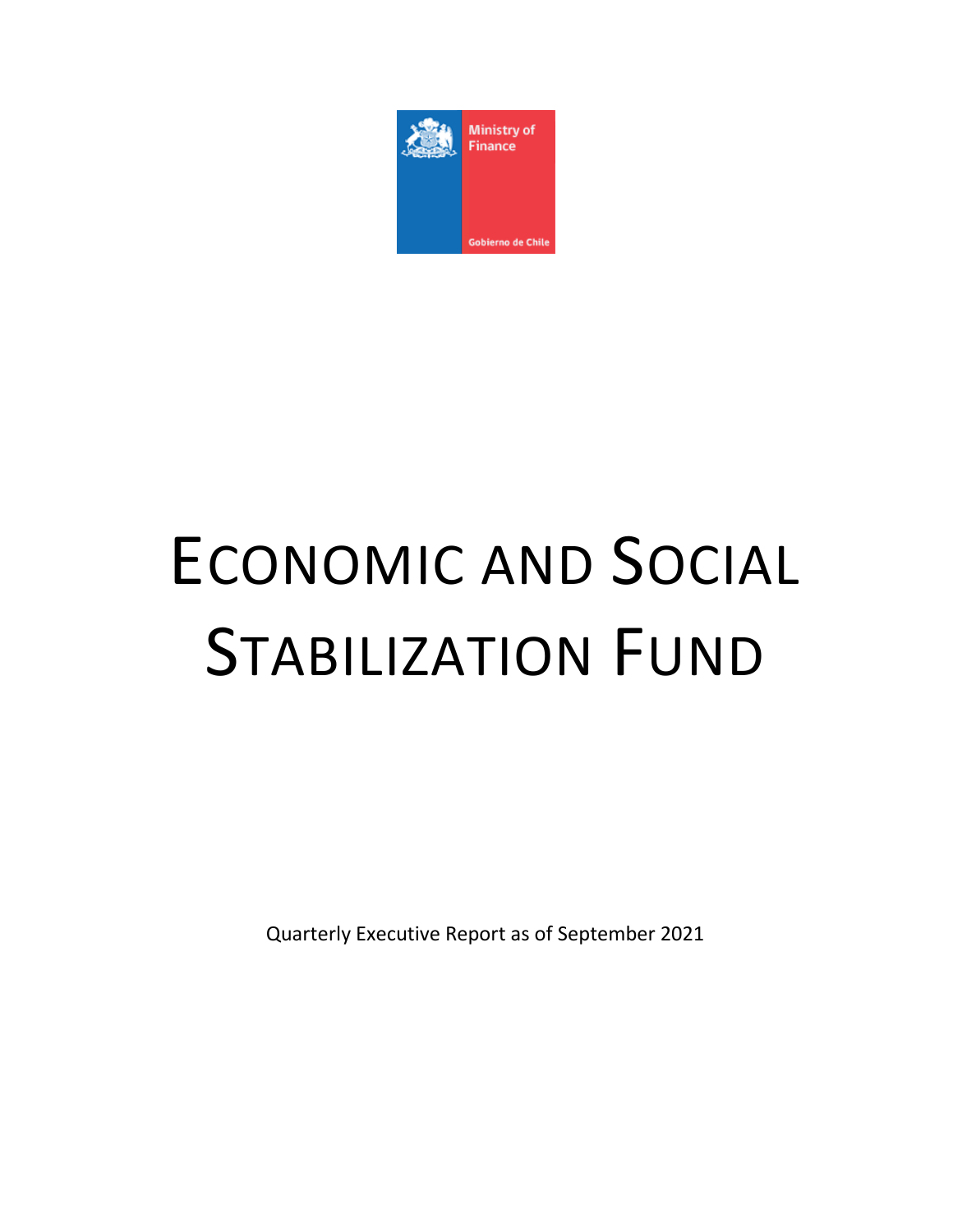## **EXECUTIVE SUMMARY**

## **Third Quarter 2021**



Source: Ministry of Finance based on information provided by JP Morgan.

34,5% 56,0% 3,5% 6,0% **Portfolio Composition Money Market** Sovereign Bonds **Inflation indexed Sov. Bonds Equities (a)** 

(a) At the end of 3Q 2021, the equity account is mainly composed of cash, due to the termination of the equity mandate at the end of September 2021.

Source: Ministry of Finance, based on information provided by JP Morgan.

 $\overline{a}$ 

 $1$  Returns reported in this document correspond to the Time Weighted Rate of Return (TWR), unless otherwise stated. Returns for periods greater than one year are annualized. For periods of less than one year, the return corresponds to the change during the period. Net returns reported are net of management fees.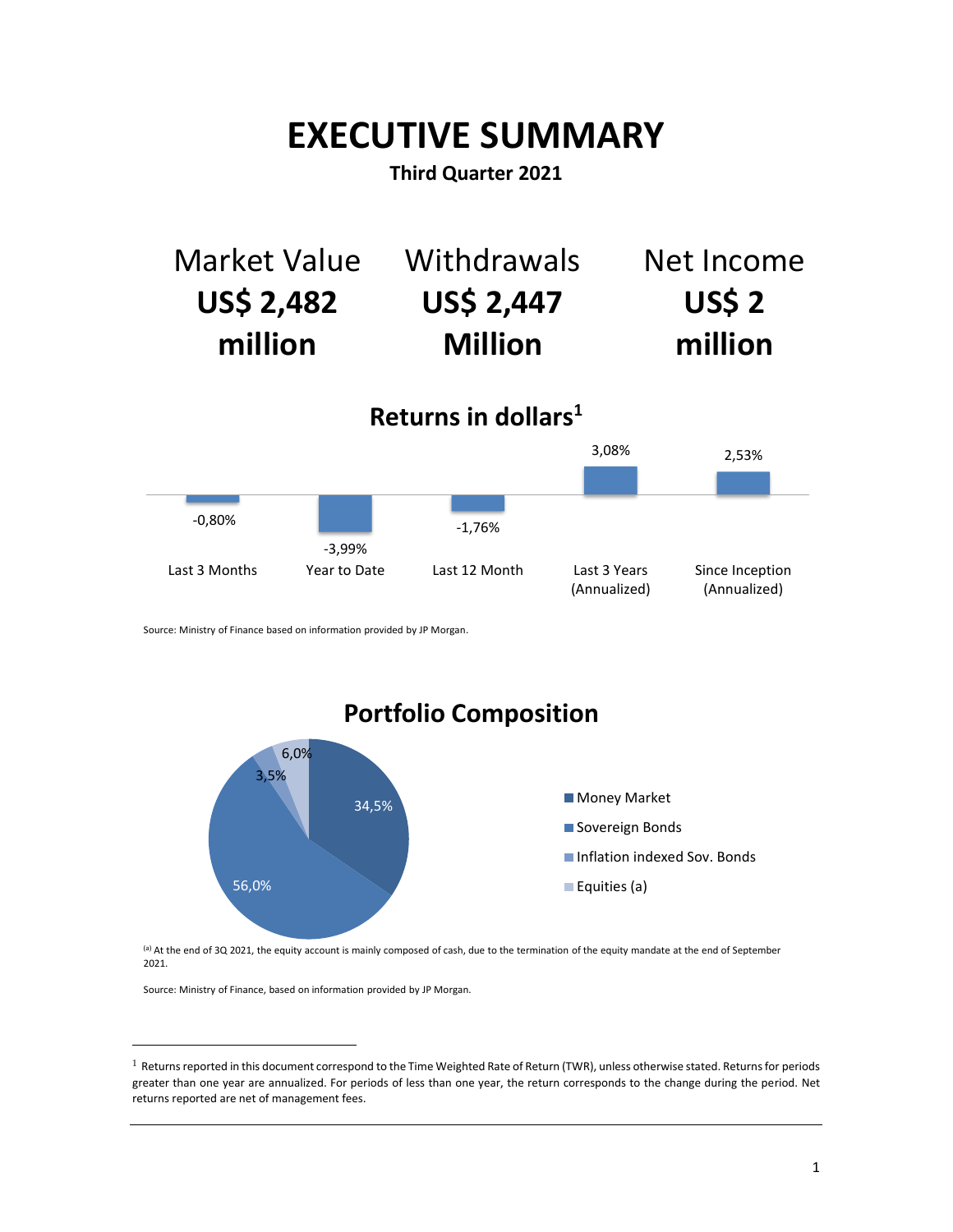## **I. MARKET VALUE OF THE FUND**

#### **Table 1: Quarterly change in market value**

(millions of dollars)

| <b>Changes in Market Value</b>      | 2020       |          | 2021           |                |               |  |
|-------------------------------------|------------|----------|----------------|----------------|---------------|--|
| (US\$ million)                      | Q4         | Q1       | Q <sub>2</sub> | Q <sub>3</sub> | Inception (a) |  |
| <b>Starting Market Value</b>        | 9,736.3    | 8,955.2  | 8,551.9        | 4,930.2        | 0.0           |  |
| Contributions                       | 0.0        | 0.0      | 0.0            | 0.0            | 21,765.7      |  |
| Withdrawals                         | $-1.000.0$ | 0.0      | $-3,750.0$     | $-2.446.8$     | $-24.245.1$   |  |
| <b>Accrued Interest</b>             | 17.7       | 14.3     | 12.6           | 5.1            | 3,340.5       |  |
| Capital Gains (Losses)              | 202.0      | $-417.1$ | 116.2          | $-6.5$         | 1,651.4       |  |
| Admin., Custody and Other Costs (b) | $-0.8$     | $-0.6$   | $-0.5$         | $-0.4$         | $-31.0$       |  |
| <b>Final Market Value</b>           | 8,955.2    | 8.551.9  | 4,930.2        | 2.481.6        | 2.481.6       |  |

(a) The ESSF was established by the merger of the fiscal assets saved under Decree Law N° 3.653 (1981) with those of the Copper Income Compensation Fund. The first payment into the new fund was made on March 6, 2007.

(b) It includes costs associated with consultants, accounting adjustment and others.

Source: Ministry of Finance, based on information provided by JP Morgan.

#### **Figure 1: ESSF market value**

(millions of dollars)

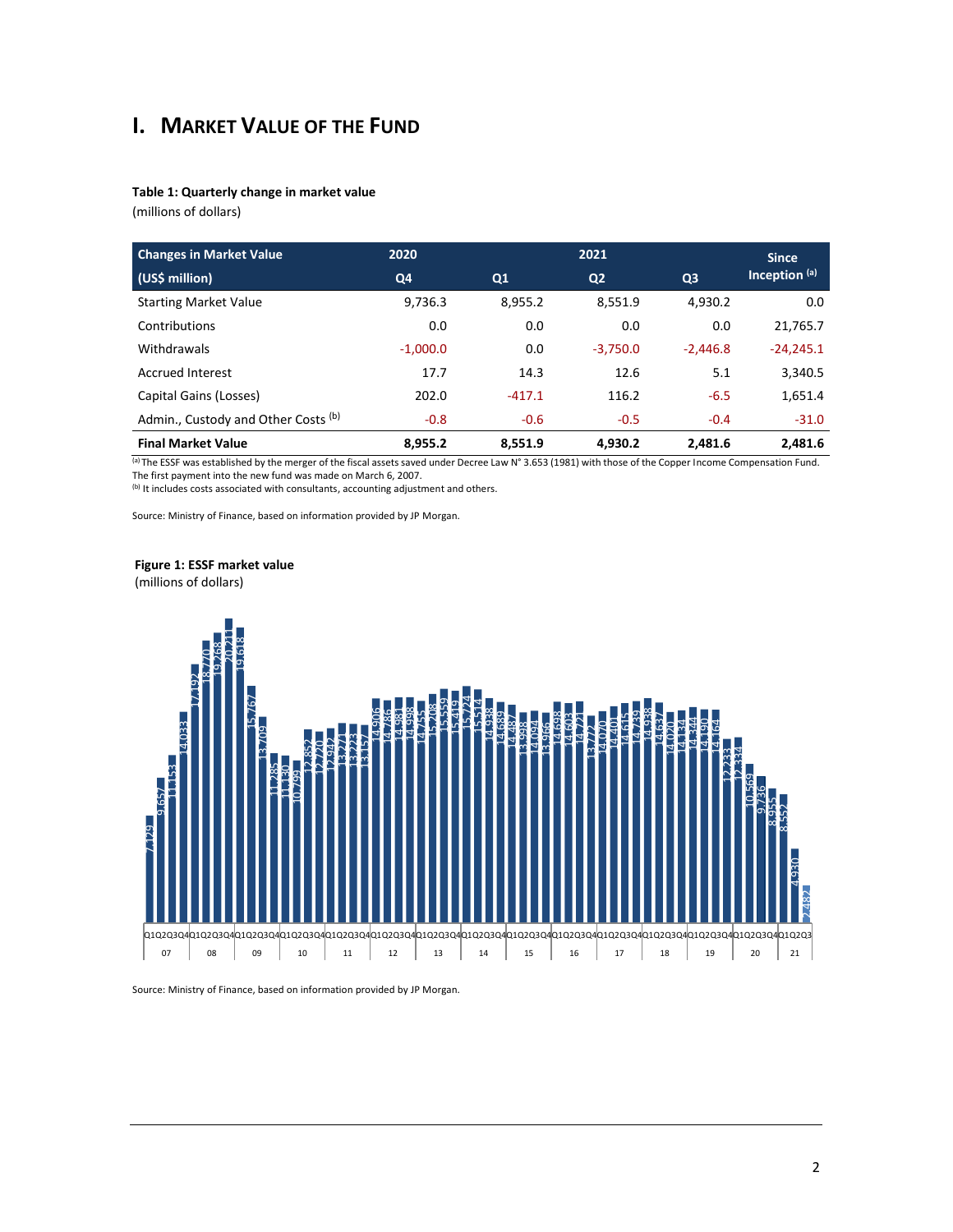#### **II. RETURNS**

### **Table 2**: **Performance by asset class<sup>2</sup>**

(percent)

| Returns <sup>(a)</sup>           | Last 3<br><b>Months</b> | <b>Year to Date</b> | Last 12<br><b>Months</b> | Last 3 Years<br>(Annualized) | <b>Since</b><br>Inception<br>(Annualized) | <b>Inception</b> |
|----------------------------------|-------------------------|---------------------|--------------------------|------------------------------|-------------------------------------------|------------------|
| Money Market and Sovereign Bonds | $-0.91%$                | $-5.13%$            | $-3.58%$                 | 2.51%                        | 0.95%                                     | 01-Aug-13        |
| Sovereign Inflation Linked Bonds | 1.21%                   | 2.58%               | 5.48%                    | 4.94%                        | 1.85%                                     | 05-Aug-13        |
| Equities                         | $-0.06%$                | 12.59%              | 28.79%                   | 13.01%                       | 10.88%                                    | 21-Aug-13        |
| <b>Return in USD</b>             | $-0.80%$                | $-3.99%$            | $-1.76%$                 | 3.08%                        | 2.53%                                     | 01-Apr-07        |
| Exchange Rate (CLP)              | 9.29%                   | 12.98%              | 2.44%                    | 6.70%                        | 2.79%                                     | 01-Apr-07        |
| Return in CLP (b)                | 8.41%                   | 8.47%               | 0.64%                    | 9.99%                        | 5.39%                                     | 01-Apr-07        |

(a) Time Weighted Return (it's calculated as the growth rate of the funds that were invested throughout the period). (b) CLP return corresponds to the sum of the percentage change of the CLP/USD exchange rate and the USD return.

Source: Ministry of Finance, based on information provided by JP Morgan.

#### **Table 3**: **Excess returns**

(Basis points)

 $\overline{a}$ 

| <b>Excess Returns (a)</b>        | Last 3<br><b>Months</b> | <b>Year to Date</b> | Last 12<br><b>Months</b> | <b>Last 3 Years</b><br>(Annualized) | <b>Since</b><br>Inception<br>(Annualized) | <b>Inception</b> |
|----------------------------------|-------------------------|---------------------|--------------------------|-------------------------------------|-------------------------------------------|------------------|
| Money Market and Sovereign Bonds |                         | -3                  | $-2$                     | 3                                   | 2                                         | 01-Aug-13        |
| Sovereign Inflation Linked Bonds | -3                      | $-12$               | $-10$                    | $-4$                                | $-7$                                      | 05-Aug-13        |
| Equities (b)                     | 89                      | 109                 | 81                       | -15                                 | $-7$                                      | 21-Aug-13        |
| <b>Total Portfolio</b>           | 4                       | 5                   | 9                        | 5                                   | $-2$                                      | 01-Apr-07        |

(a) Time Weighted Return (it's calculated as the growth rate of the funds that were invested throughout the period)

(b) UBS ends the equity mandate on September 27, 2021, however, the return of the benchmark is calculated until September 30.

Source: Ministry of Finance, based on information provided by JP Morgan.

<sup>&</sup>lt;sup>2</sup> Returns for periods of more than one year are compound annualized rates while those for less than a year correspond to the change as seen in the stated period. To meet high standards of transparency and provide a better assessment of the gains or losses on investments, the Ministry of Finance discloses the fund's return in different time horizons and currencies. With respect to the time horizon, it is important to note that, in keeping with the medium-and long term investment policy, the return assessment should focus on that period, disregarding fluctuations that may occur monthly or quarterly. With regard to returns expressed in different currencies, the return in US dollars allows for an assessment which is more in line with the investment policy given that the fund's resources are wholly invested abroad and in foreign currencies. The return in Chilean pesos is also disclosed. This return reflects changes in the peso-dollar exchange rate and, therefore, may experience greater fluctuations. Finally, as with any investment, returns obtained in the past do not guarantee future positive results.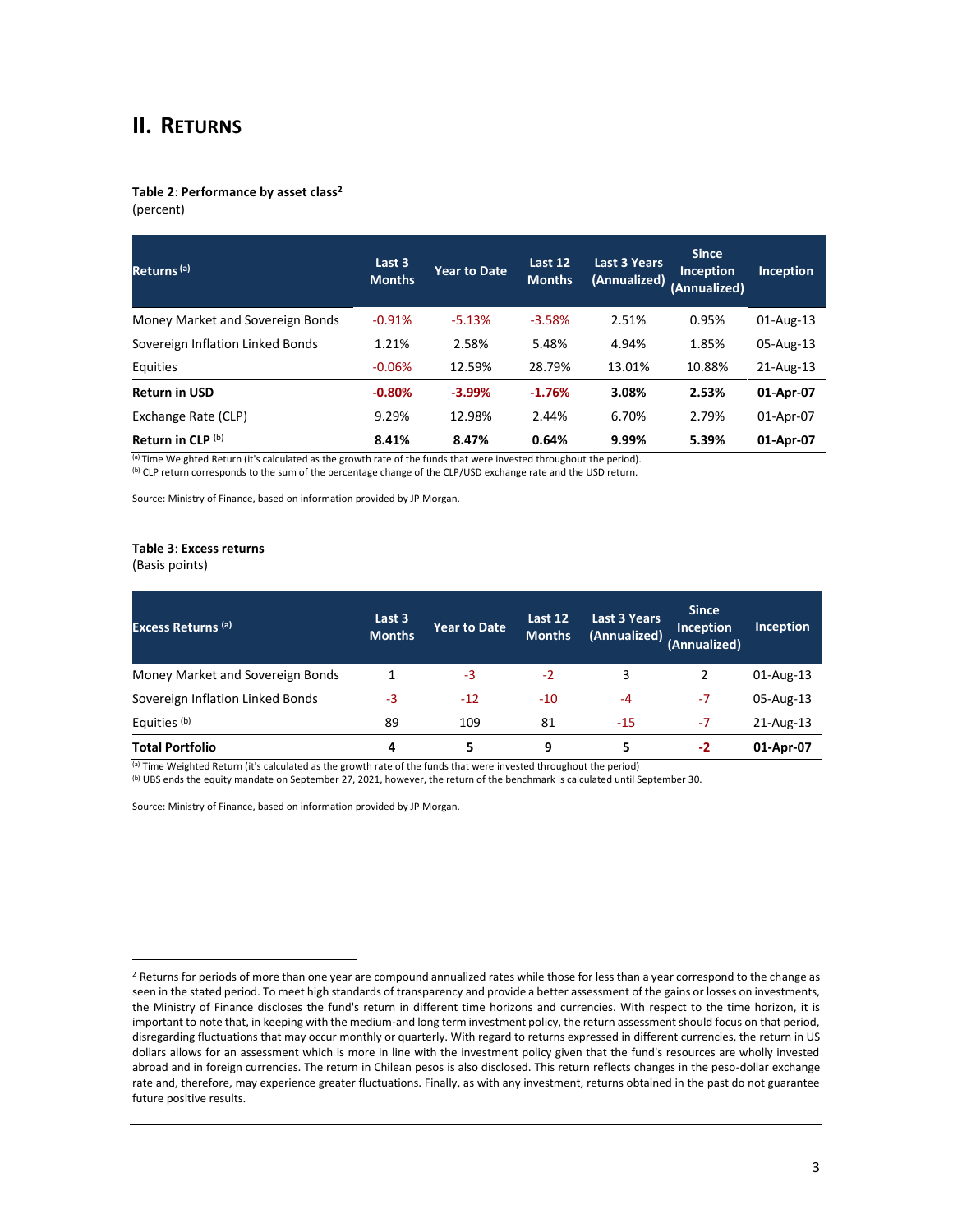**Figure 2: Quarterly returns in dollar (TWR)** (percent)



Source: Ministry of Finance, based on information provided by JP Morgan.



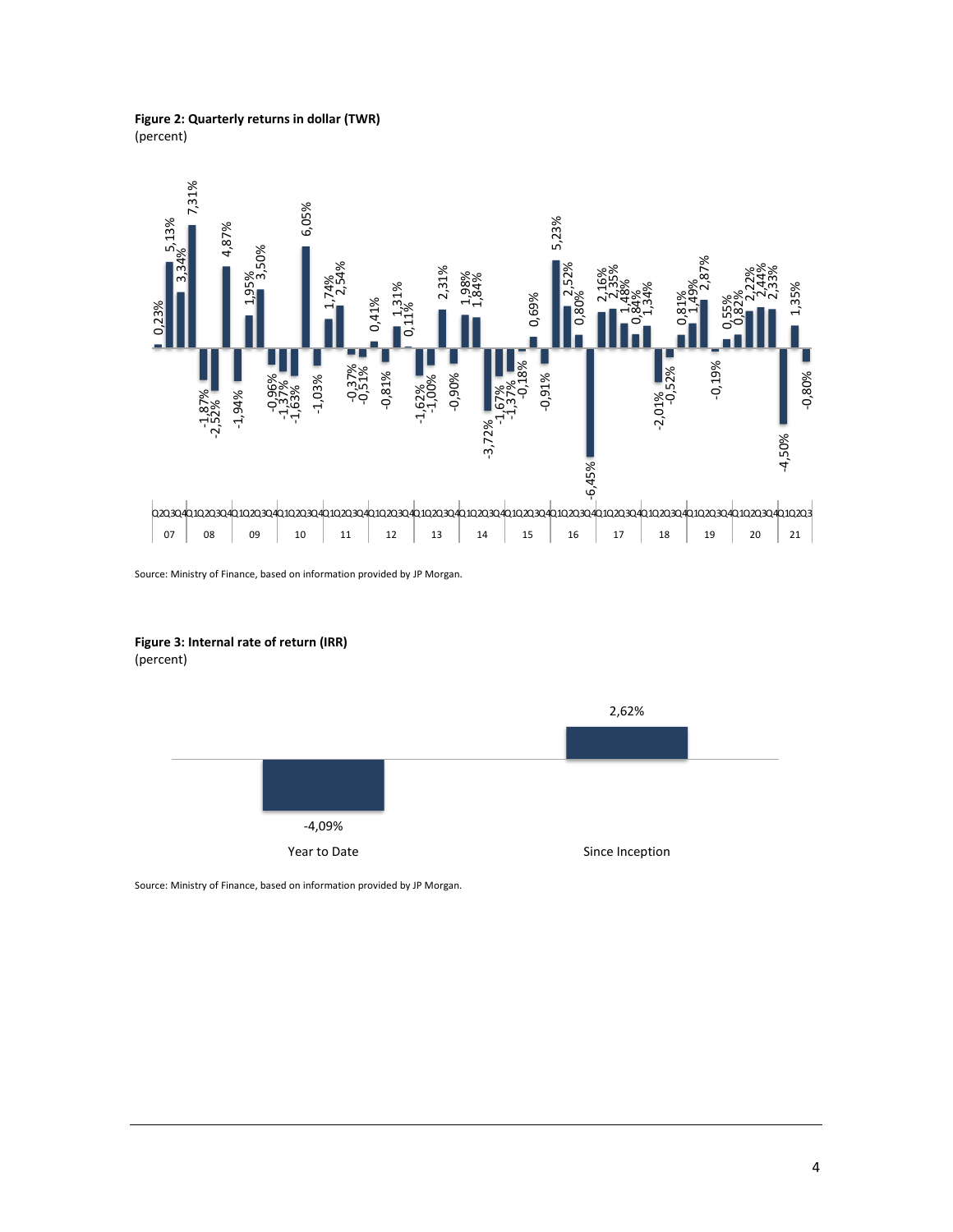## **III. PORTFOLIO ALLOCATION**

**Figure 4: Investments by asset class**

(percent of total)



**Figure 5: Investments by currency** (percent of total)



(a) At the end of 3Q 2021, the equity account is mainly composed of cash, due to the expiration of the equity mandate at the end of September 2021.

Source: Ministry of Finance, based on information provided by JP Morgan.

Source: Ministry of Finance, based on information provided by JP Morgan.





Source: Ministry of Finance, based on information provided by JP Morgan.

 $\overline{a}$ 

 $3$  During the month of September, investments in bank deposits are discontinued, which generates deviations respect to the duration of the benchmark. The ESSF benchmark was modified as of October 1, 2021.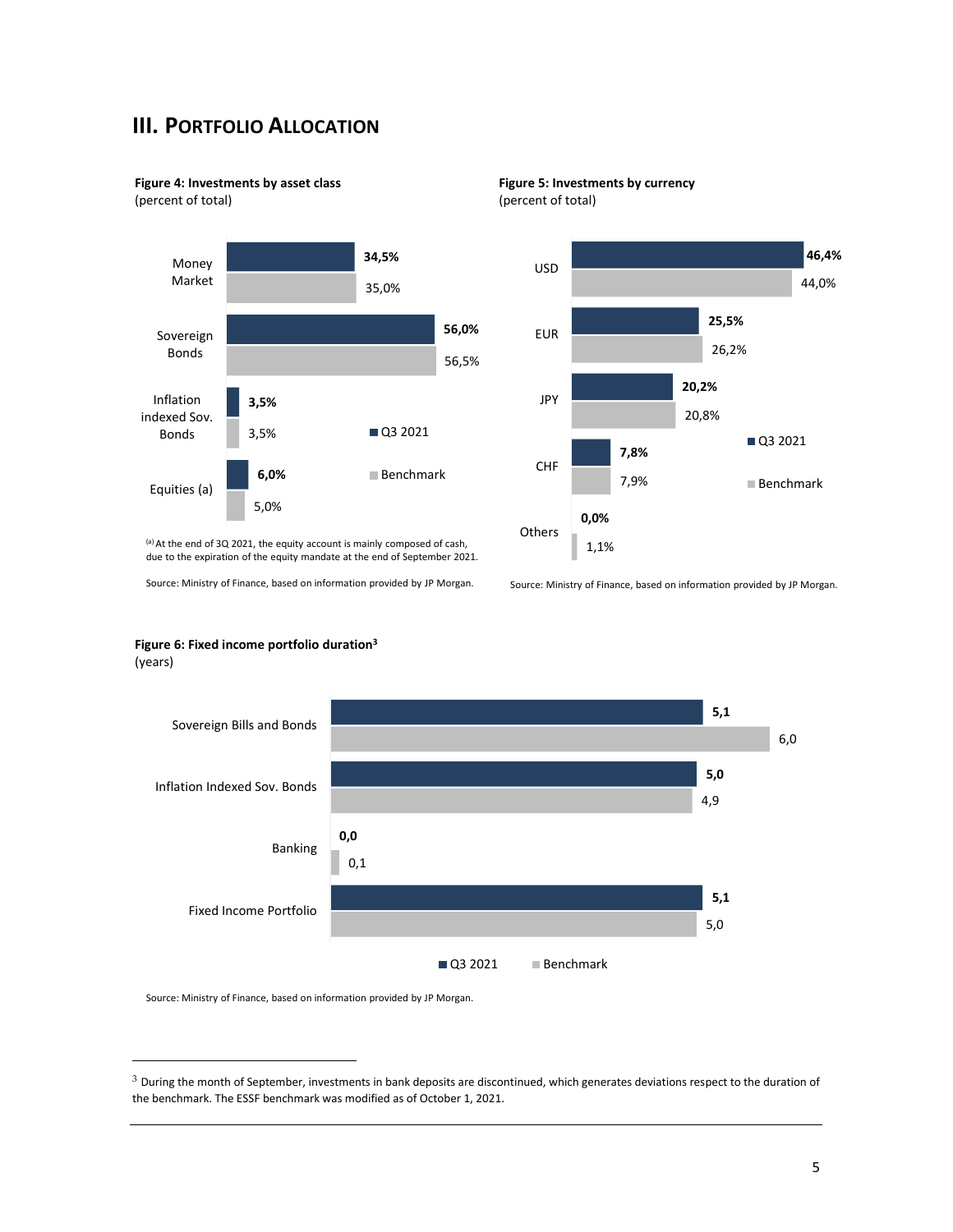#### **Figure 7: Exposure by type of risk**

(millions of dollars)

Equities 148



Source: Ministry of Finance, based on information provided by JP Morgan.

**Figure 8: Sovereign bonds exposure by countries**

(millions of dollars)



Source: Ministry of Finance, based on information provided by JP Morgan.

#### **Table 4**: **Portfolio by issuer credit rating**

(percent of the fixed-income portfolio)

| <b>Fixed Income Portfolio by Issuer Credit Rating</b> |            |                |              |  |  |
|-------------------------------------------------------|------------|----------------|--------------|--|--|
| <b>Credit Rating</b>                                  | Sovereigns | <b>Banking</b> | <b>Total</b> |  |  |
| AAA                                                   | 78.5%      | 0.0%           | 78.5%        |  |  |
| AA+                                                   | 0.0%       | 0.0%           | 0.0%         |  |  |
| AA                                                    | 0.0%       | 0.0%           | 0.0%         |  |  |
| AA-                                                   | 0.0%       | 0.0%           | 0.0%         |  |  |
| $A+$                                                  | 21.5%      | 0.0%           | 21.5%        |  |  |
| A                                                     | 0.0%       | 0.0%           | 0.0%         |  |  |
| A-                                                    | 0.0%       | 0.0%           | 0.0%         |  |  |
| Others <sup>(a)</sup>                                 | 0.0%       | 0.0%           | 0.0%         |  |  |
| <b>Total</b>                                          | 100.0%     | 0.0%           | 100.0%       |  |  |

(a) Cash, cash equivalents and unsettled transactions.

Source: Ministry of Finance based on information provided by JP Morgan.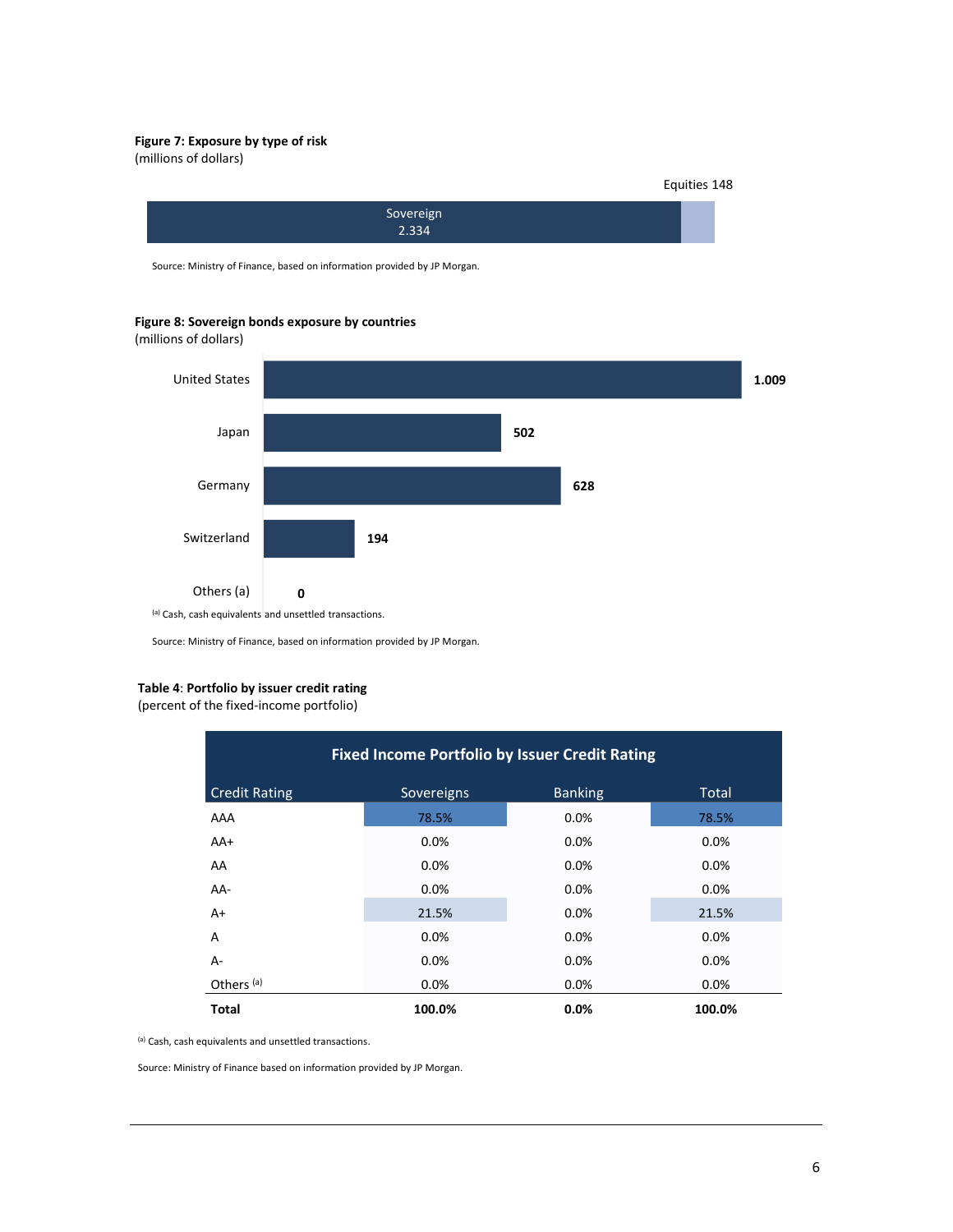## **IV. OTHER INDICATORS**

A commonly used indicator for monitoring the market risk of the portfolio is the return volatility. In the third quarter of 2021, the standard deviation of returns of the ESSF was 3.99%. <sup>4</sup> The tracking error expost, an indicator used to measure how closely the portfolio returns track the returns of benchmark, was 14 basis points at the quarter end.<sup>5</sup>

#### **Table 5: Standard deviation and tracking error**

|                                                                       | $Q3 2021$ (a) |
|-----------------------------------------------------------------------|---------------|
| Standard deviation                                                    | 3.99%         |
| Tracking error ex-post (basis points)                                 | 14            |
| (a) Calculated using monthly returns of the last 3 years, annualized. |               |

Source: Ministry of Finance, based on information provided by JP Morgan.

## **V. SECURITIES LENDING INCOME AND ADMINISTRATION COSTS**

The cost associated with the management of the fund by those responsible for the investment<sup>6</sup> was US\$ 302,977 during the quarter, while expenses associated with the custody service<sup>7</sup> where US\$ 83,075. Additionally, there were other outflows for US\$ 797. Finally, the securities lending program generated revenues of US\$ 76,502 during the quarter.

#### **Table 6**: **Summary of other flows for the quarter**

(in dollars)

 $\overline{a}$ 

|                    |              | Q3 2021 |
|--------------------|--------------|---------|
| <b>Outflows</b>    |              |         |
| Administration     |              | 302,977 |
| Custody            |              | 83,075  |
| Others             |              | 797     |
|                    | <b>Total</b> | 386,848 |
| <b>Inflows</b>     |              |         |
| Securities Lending |              | 76,502  |
| Others             |              | ٠       |
|                    | <b>Total</b> | 76,502  |

Source: Ministry of Finance, based on information provided by JP Morgan.

<sup>&</sup>lt;sup>4</sup> Standard deviation of annualized gross monthly returns for the past three years.

<sup>5</sup> Standard deviation of annualized gross monthly excess returns of the portfolio against the benchmark for the past three years.

<sup>6</sup> The Central Bank of Chile is responsible for the investment of the fixed income portfolio. UBS Asset Management is responsible for the equity portfolio.

<sup>7</sup> The Custodian bank is JP Morgan.